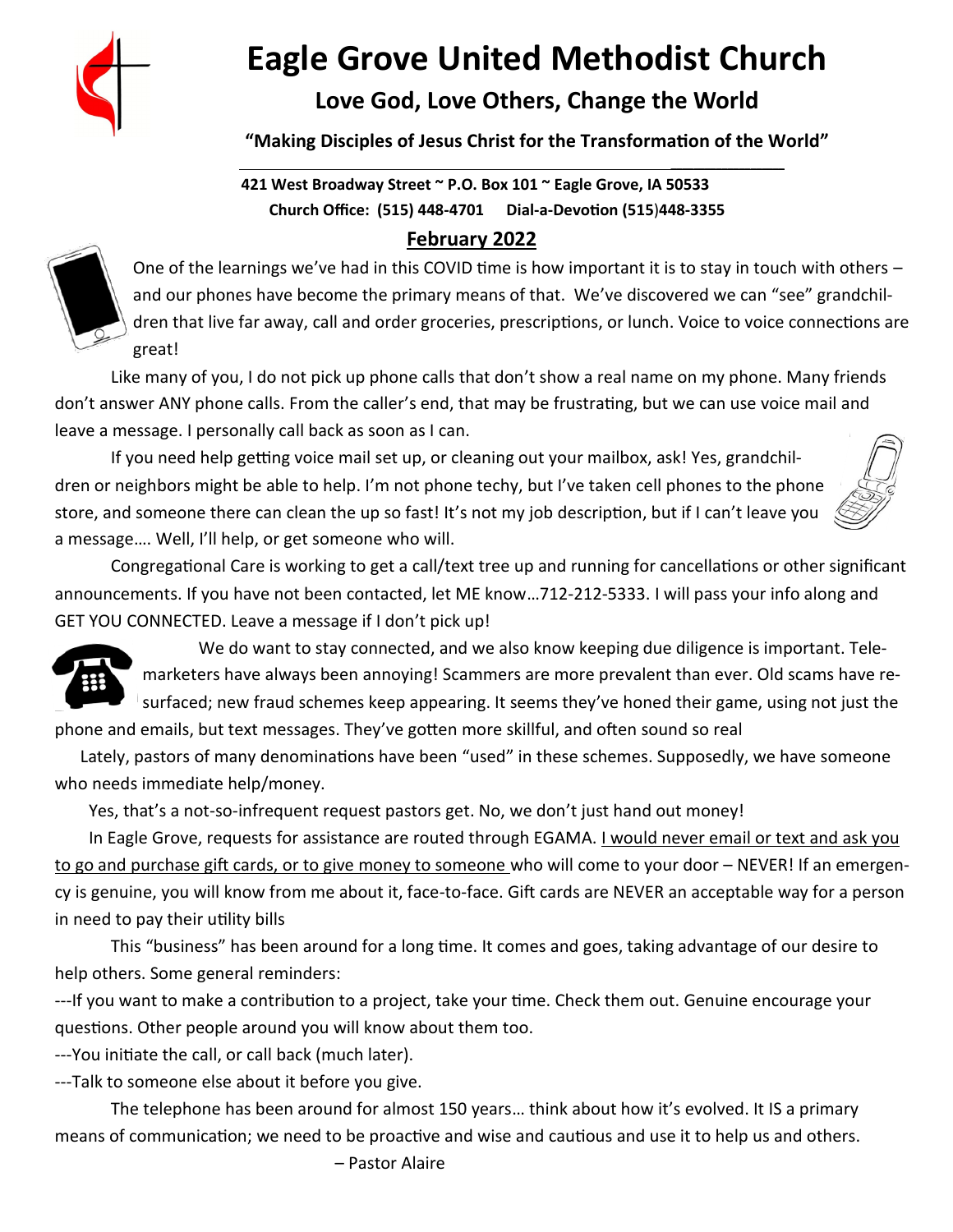#### **Are We There Yet** by Bishop Laurie Haller

When I was growing up, our family would take summer road trips to different parts of the country. Stuffed into our "woody" station wagon, I and my three siblings would vie for a seat next to a window. Unfortunately, my younger brother and sister would often have to sit in the middle because my older brother and I had seniority. Most commonly heard in our station wagon were these laments, "He touched me!" "Tell her to stop singing," "I'm hungry," and "Are we there yet?"

I still hear these words, "Are we there yet?" as I interact virtually with a variety of people on a daily basis. Like you, I'm tired of the Pandemic, and I can't seem to get used to the new normal, whatever that is. I spend hours every day sitting in front of my computer, either writing or participating in an endless stream of Zoom and Microsoft Teams meetings that threaten to turn me into a zombie.

It's not always easy to be motivated in this liminal time. We recognize our own anxiety, are not able to fully focus on our work, and the littlest things can set us off. At the same time, we are all wondering about the future of The United Methodist Church and are asking the same questions, "What's happening? Will General Conference be postponed again? When is COVID going to end? Why aren't we there yet?"

I have noticed over the past two years of COVID-19 that many of us have struggled with our own mental health. That includes me as well. We have had to isolate from others, work from home, wear masks, worship over Zoom, and refrain from being physically near others. I am especially concerned about the toll that COVID-19 has taken on our children and youth. I am deeply grateful for our teachers: for the ways in which they have had to pivot in order to teach virtually, and also for being aware of the emotional and relational needs of their students.

COVID has changed us and our world forever. Never could I have imagined that we would enter a third year of fighting COVID infections. As the highly contagious Omicron variant continues to sweep through our country, we recognize that over 800,000 American lives and millions of other lives around the globe have been lost.

Clergy and laity alike have had to reinvent themselves in ministry. Let me give a "shout out" to our pastors! Just as teachers have had to completely change their normal protocols, pastors have also had to learn how to provide pastoral care, worship, and teaching remotely. Forty years ago, none of that would have been possible. So, how do we cope in such a time as this? How do we live fully, serve faithfully, and innovate creatively when it's a struggle at times to simply get out of bed?

At the same time as vaccines are quickly created to fight COVID variants, we are also experiencing the resilience of the human spirit around every turn. Merriam-Webster defines resilience as "the ability to become strong, healthy, or successful again after something bad happens." Another definition of resilience is "the ability of something to return to its original shape after it has been pulled, stretched, pressed, or bent." Frank M. Snowden, … Professor Emeritus of History and History of Medicine at Yale,…(has) studied pandemics for forty years, Snowden is convinced that Covid-19 was not a random event. He said, "People talk about the return to normality, and I don't think that is going to happen." Last spring, as Snowden was inundated with people wanting to know more about COVID-19 pandemics, Snowden himself was diagnosed with Covid-19…

No, we're not almost there. There will be many more infections, and there will very likely be more variants. We cannot totally control COVID, but what we can do is become more resilient… (Bishop Laurie include a list of other things we can do – like eating right and getting rest, and also being kind, showing grace, and reaching out to others and making a difference. –AW)

**Are we there yet?** No, but we're getting there. The first step is caring for ourselves. By God's grace and by walking beside each other (masked, of course!), we can become resilient and create a new normal for our world.